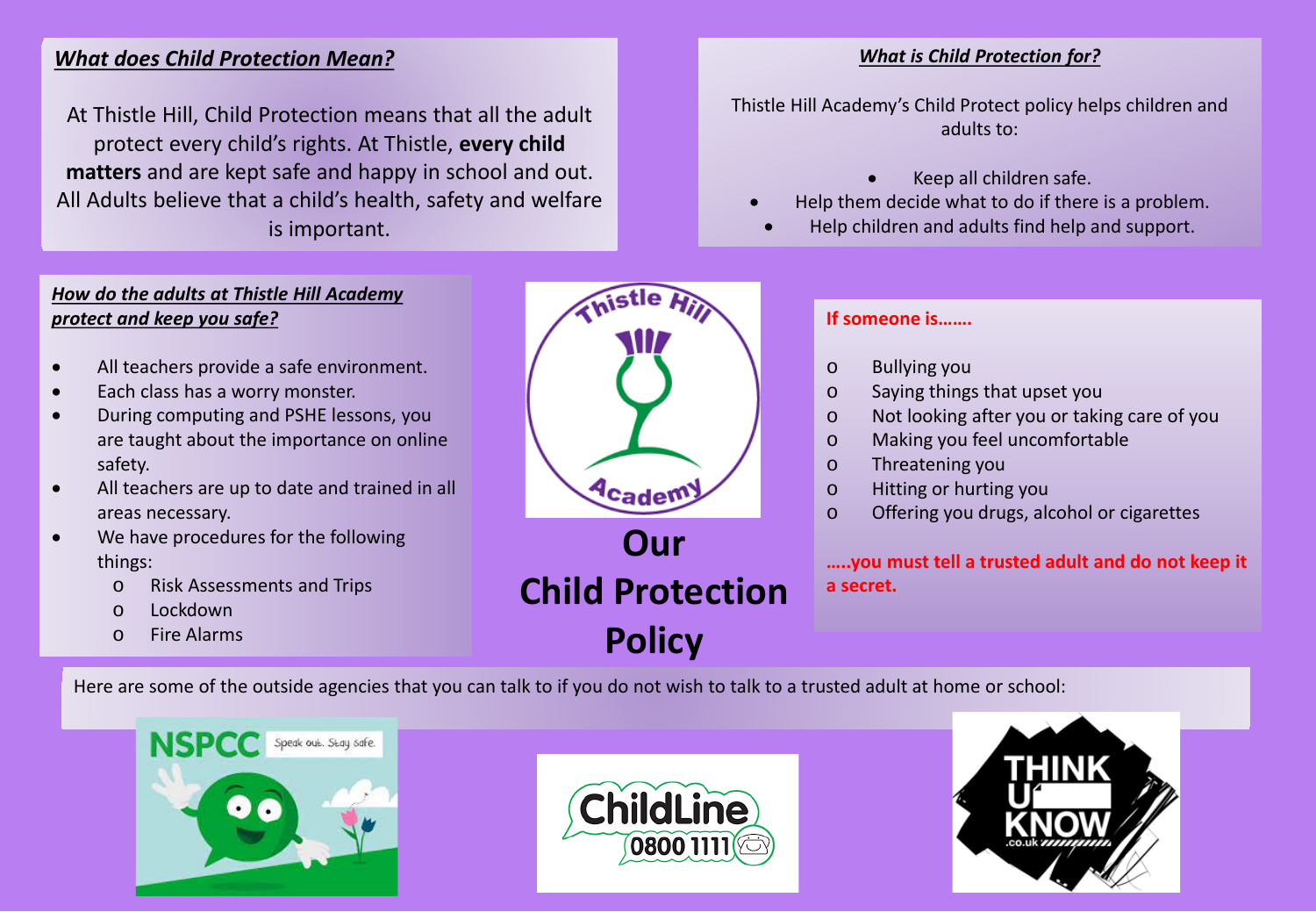

# Our **Online Safety Policy**



#### THE INTERNET IS GOOD BECAUSE

It can help us learn

We can keep in touch with our family and friends You can play games and have lots of fun Information can be shared instantly Gives opportunity to experience things we wouldn't normally be able to





#### **ONLINE DANGERS WE MAY EXPERIENCE**

**Cyber Bullying Stranger Danger Online Content Identity Theft** People Being Unkind to you or Others

## **IF I'M WORRIED I CAN**

Try not to panic Tell a trusted adult Block, delete and report Do not ignore the behaviour Keep evidence Speak to a digital leader leave a note in the Online Safety worry box.





#### **HOW SHOULD WE BEHAVE**

Always treat others kindly Keep our information private Speak to a trusted adult if you're unsure Do not talk to strangers online Use different passwords

## **HOW DOES SCHOOL KEEP ME SAFE**

Using filters and anti-virus software Keep our network and WI-FI access secure Ensuring staff have training on keeping children safe on the internet.

Teach online safety through computing, PSHE and assemblies weekly.



#### HOW SCHOOL RESPOND TO ONLINE SAFETY **ISSUES**

They take our safety seriously They listen to the children involved and offer support They investigate anything that is reported and take appropriate action

Keep children and parents informed about Online Safety

#### **OUR INTERNET RULES**

Ask Permisions before going online Use websites we are told to Only be kind, friendly and polite online Keep our personal information to ourselves Ask for help if we are unsure



#### **OTHER PLACES TO GET HELP**



https://www.thinkuknow.co.uk https://www.ceop.police.uk/Safety-Centre/ https://www.saferinternet.org.uk https://www.nspcc.org.uk/keeping-childrensafe/online-safety/ https://www.childnet.com https://www.childline.org.uk